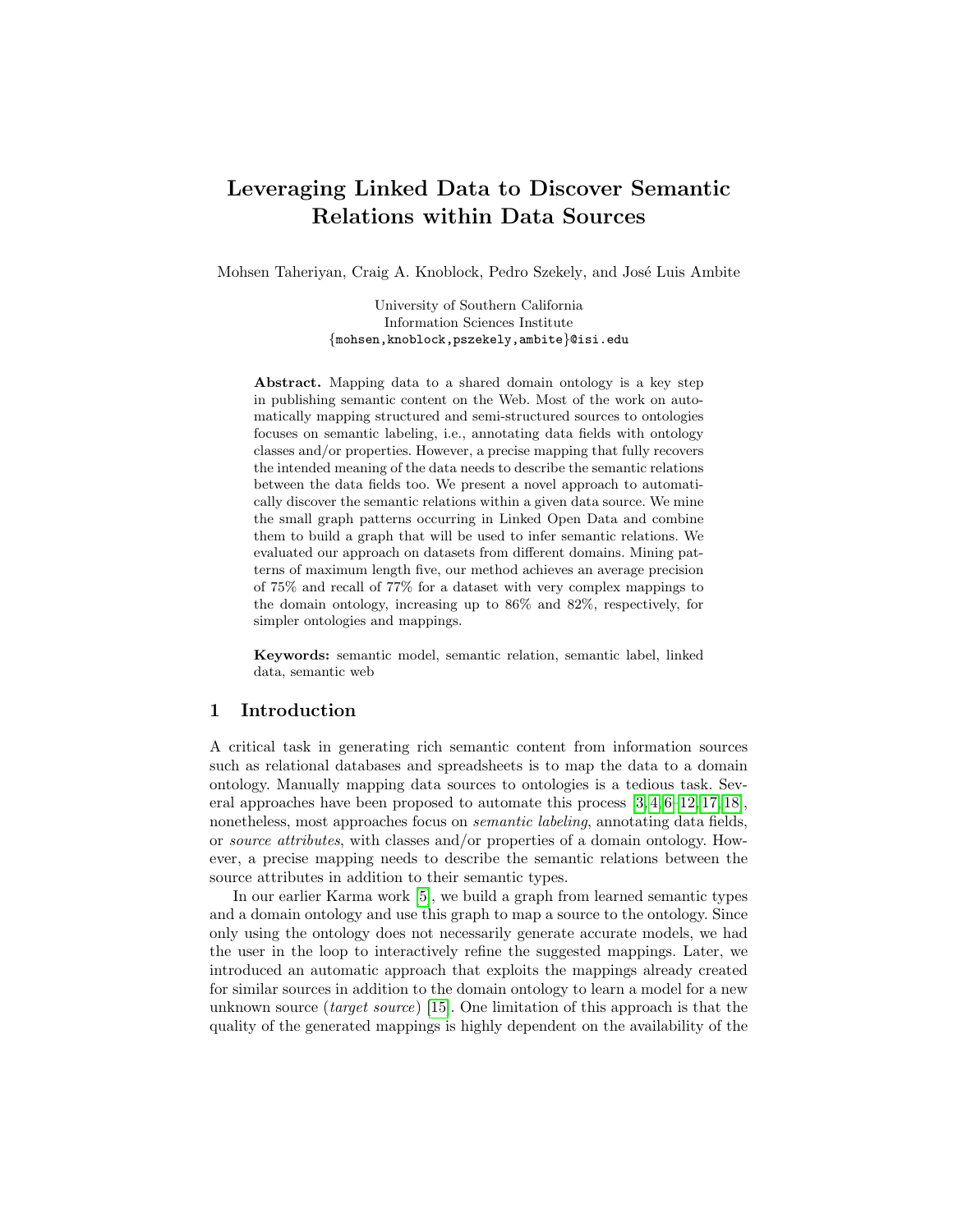| title                      | creation | name                  |
|----------------------------|----------|-----------------------|
| The Island                 | 2009     | <b>Walton Ford</b>    |
| <b>Excavation at Night</b> | 1908     | George Wesley Bellows |
| Rose Garden                | 1901     | Maria Oakey Dewing    |

<span id="page-1-1"></span>Fig. 1: Sample data from the Crystal Bridges Museum of American Art

previous mappings. However, in many domains, there are none or very limited number of known mappings available, but we still want to learn the mapping of a new source without requiring the user to map some similar sources first.

We present a novel approach that exploits Linked Open Data (LOD) to automatically infer the semantic relations within a given data source. LOD contains a vast amount of semantic data in many domains that can be used to learn how instances of different classes are linked to each other. The new approach leverages the instance-level data in LOD rather than schema-level mappings as in previous work. Our work in this paper focuses on learning the relationships between the source attributes once they are annotated with semantic labels. The main contribution of our work is leveraging the graph patterns occurring in the linked data to disambiguate the relationships between the source attributes. First, we mine graph patterns with different lengths occurring in the linked data. We combine these patterns into one graph and expand the resulting graph using the paths inferred from the domain ontology. Then, we explore the graph starting from the semantic labels of the source to find the candidate mappings covering all the labels.<sup>[1](#page-1-0)</sup>

We evaluated our approach on different datasets and in different domains. Using patterns of maximum length five, our method achieved an average precision of 75% and recall of 77% in inferring the semantic relations within a dataset with complex mappings to the domain ontology, including 13.5 semantic types and 12.5 object properties on average per mapping. The precision and recall are over 80% for datasets with simpler mappings. Our evaluation shows that longer patterns yield more accurate semantic models.

# 2 Motivating Example

In this section, we provide an example to explain the problem of inferring semantic relations within structured sources. We want to map a data source containing data about artwork in the Crystal Bridges Museum of American Art (Figure [1\)](#page-1-1) to the CIDOC-CRM ontology (<www.cidoc-crm.org>). We formally write the signature of this source as  $s(title, creation, name)$  where s is the name of the source and title, creation, and name are the names of the source attributes (columns).

The first step in mapping the source s to the ontology is to label its attributes with semantic types. We formally define a semantic type to be a pair consisting of a domain class and one of its data properties  $\langle class\_uri, property\_uri \rangle$  [\[6,](#page-15-2) [9\]](#page-15-8). In this example, the correct semantic types for the columns *title, creation*, and name are  $\langle E35 \rangle$ -Title, label),  $\langle E52 \rangle$ -Time-Span, P82 at some time within), and

<span id="page-1-0"></span> $1$  This paper is a significantly extended version of a workshop paper [\[16\]](#page-15-9).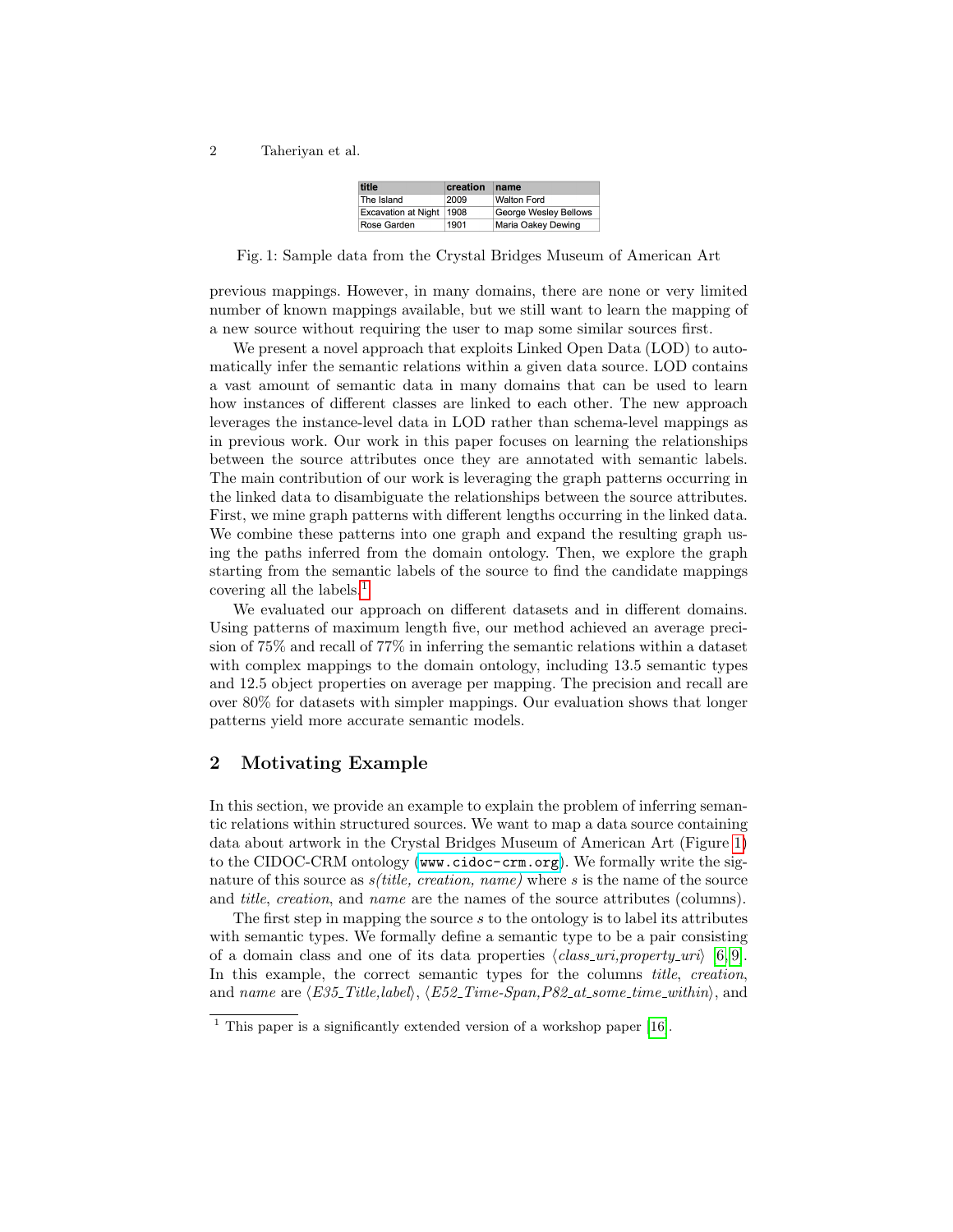<span id="page-2-0"></span>

Fig. 2: The semantic model of the source s. Class nodes (ovals) correspond to ontology classes and data nodes (rectangles) correspond to the source attributes.

 $\langle E82 \text{Actor}\text{A}ppellation, label \rangle$ . A mapping that only includes the types of the attributes is not complete because it does not necessarily reveal how the attributes relate to each other. To build a precise mapping, we need a second step that determines how the semantic labels should be connected to capture the intended meaning of the data. Various techniques can be employed to automate the labeling task [\[4,](#page-15-1) [6–](#page-15-2)[10,](#page-15-10) [17,](#page-15-4) [18\]](#page-15-5), however, in this work, we assume that the labeling step is already done and we focus on inferring the semantic relations.

We use a conceptual graph called *semantic model* to represent the complete set of mappings between the sources and ontologies. In a semantic model, the nodes correspond to ontology classes and the links correspond to ontology properties. Figure [2](#page-2-0) shows the correct semantic model of the source s. As we can see in the figure, none of the semantic types corresponding to the source columns are directly connected to each other, which makes the problem of finding the correct semantic model more complex. There are many paths in the CIDOC-CRM ontology connecting the assigned labels. For instance, we can use the classes E39 Actor and E67 Birth to relate the semantic types E82 Actor Appellation and E52 Time-Span:

 $(E39 \text{ -} Actor, P1 \text{ -} is \text{ -} identified \text{ -} by, E82 \text{ -} Actor \text{ -} Appendix on)$  $(E39 \text{ -} Actor, P98i \text{ -} was \text{ -}born, E67 \text{ -} Birth)$ (E67 Birth, P4 has time-span, E52 Time-Span)

However, this way of modeling does not correctly represent the semantics of this particular data source (Figure [2](#page-2-0) shows the correct model). In general, the ontology defines a large space of possible semantic models and without additional knowledge, we do not know which one is a correct interpretation of the data.

The LOD cloud includes a vast and growing collection of semantic content published by various data providers in many domains. Suppose that some other museums have already mapped their data to the CIDOC-CRM ontology and published it as linked data. Can we exploit the available linked data as background knowledge to infer relationships between attributes of s? The basic idea of our approach is to leverage this linked data to bias the search space to prefer those relationships that are used for related sources. Once we have identified the semantic types of the source attributes, we can search the linked data to find the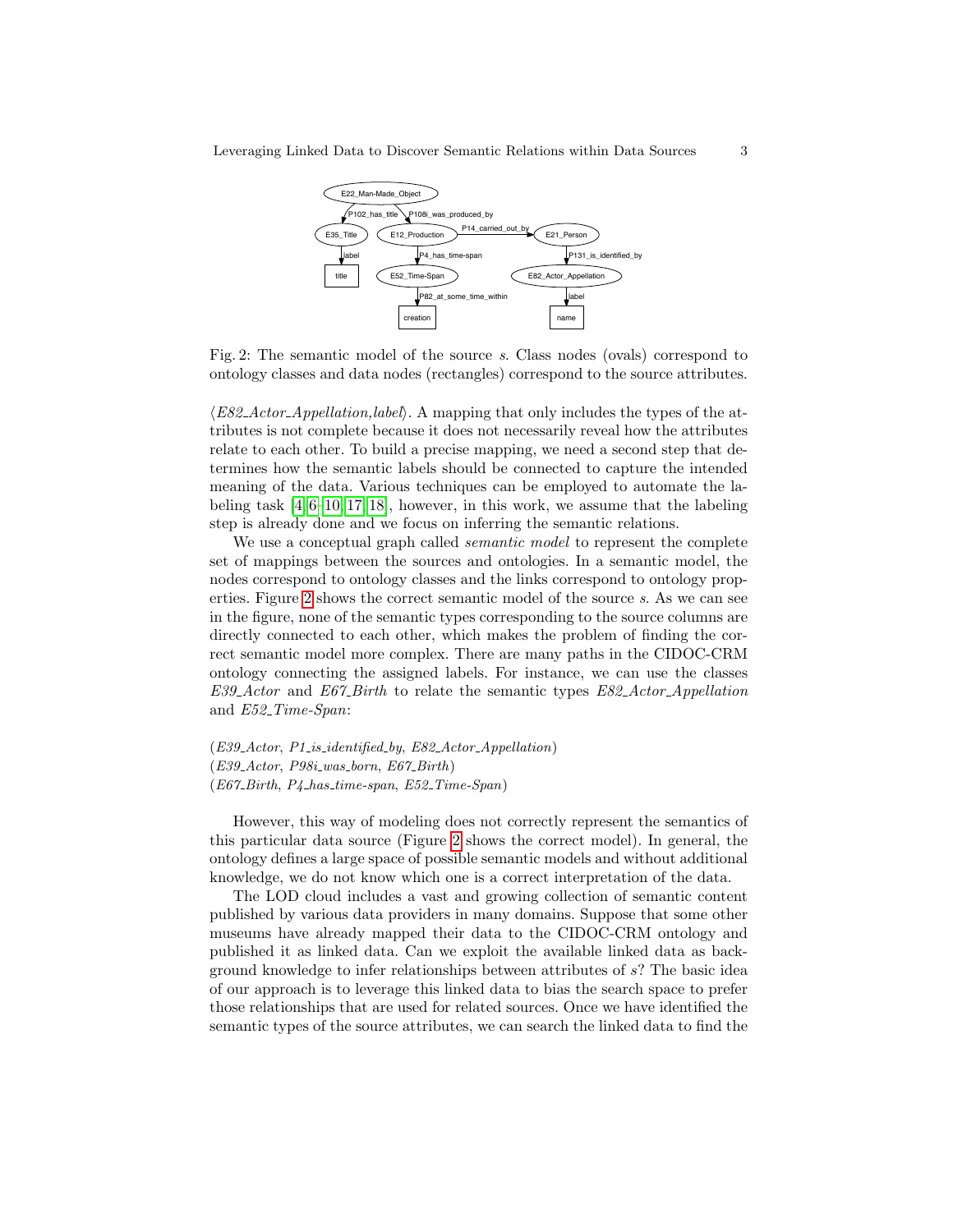frequent patterns connecting the corresponding classes. For example, by querying the available linked data corpus, we find that  $P131$  is identified by is more popular than  $P1$ -is-identified by to connect instances of  $E82$ -Actor Appellation and instances of E21 Person, and this makes sense when we investigate the definitions of these two properties in the ontology. The property  $P1$  is identified by describes the naming or identification of any real world item by a name or any other identifier, and  $P131$  is identified by is a specialization of  $P1$  is identified by that identifies a name used specifically to identify an instance of  $E39 \text{A} \text{c} \text{tor}$  (superclass of E21 Person). We can query the linked data to find longer paths between entities. For instance, by inspecting the paths with length two between the instances of E22\_Man-Made\_Object and E21\_Person, we observe that the best way to connect these two classes is through the path: E22\_Man-Made\_Object  $\xrightarrow{P108i\_was\_produced\_by} E12\_Production \xrightarrow{P14\_is\_carried\_out\_by} E21\_Person.$ 

# 3 Inferring Semantic Relations

In this section, we explain our approach to automatically deduce the attribute relationships within a data source. The inputs to our approach are the domain ontology, a repository of (RDF) linked data in the same domain, and a data source whose attributes are already labeled with the correct semantic types.<sup>[2](#page-3-0)</sup> The output is a semantic model expressing how the assigned labels are connected.

## 3.1 Extracting Patterns from Linked Data

Given the available linked data, we mine the schema-level patterns connecting the instances of the ontology classes. Each pattern is a graph in which the nodes correspond to ontology classes and the links correspond to ontology properties. For example, the pattern  $c_1 \stackrel{p}{\longrightarrow} c_2$  indicates that at least one instance of the class  $c_1$  is connected to an instance of the class  $c_2$  with the property p.

Depending on the structure of the domain ontology, there might be a large number of possible patterns for any given number of ontology classes. Suppose that we want to find the patterns that only include the three classes  $c_1, c_2$ , and c3. Figure [3](#page-4-0) exemplifies some of the possible patterns to connect these classes. We define the length of a pattern as the number of links (ontology properties) in a pattern. Thus, the general forms of the patterns with length two will be  $c_1 \rightrightarrows c_2$ ,  $c_1 \rightleftarrows c_2$ ,  $c_1 \rightarrow c_2 \rightarrow c_3$  (chain),  $c_1 \rightarrow c_2 \leftarrow c_3$  (V-shape), or  $c_2 \leftarrow c_1 \rightarrow c_3$  (A-shape).

We can write SPARQL queries to extract patterns with different lengths from a triplestore. For example, the following SPARQL query extracts the patterns with length one and their frequencies from the linked data:

SELECT DISTINCT ?c1 ?p ?c2 (COUNT(\*) as ?count) WHERE { ?x ?p ?y. ?x rdf:type ?c1. ?y rdf:type ?c2. } GROUP BY ?c1 ?p ?c2

<span id="page-3-0"></span> $2$  For this paper, we assume that the correct semantic types are given, but our approach can support the more general case where a set of candidate semantic types are assigned to each attribute.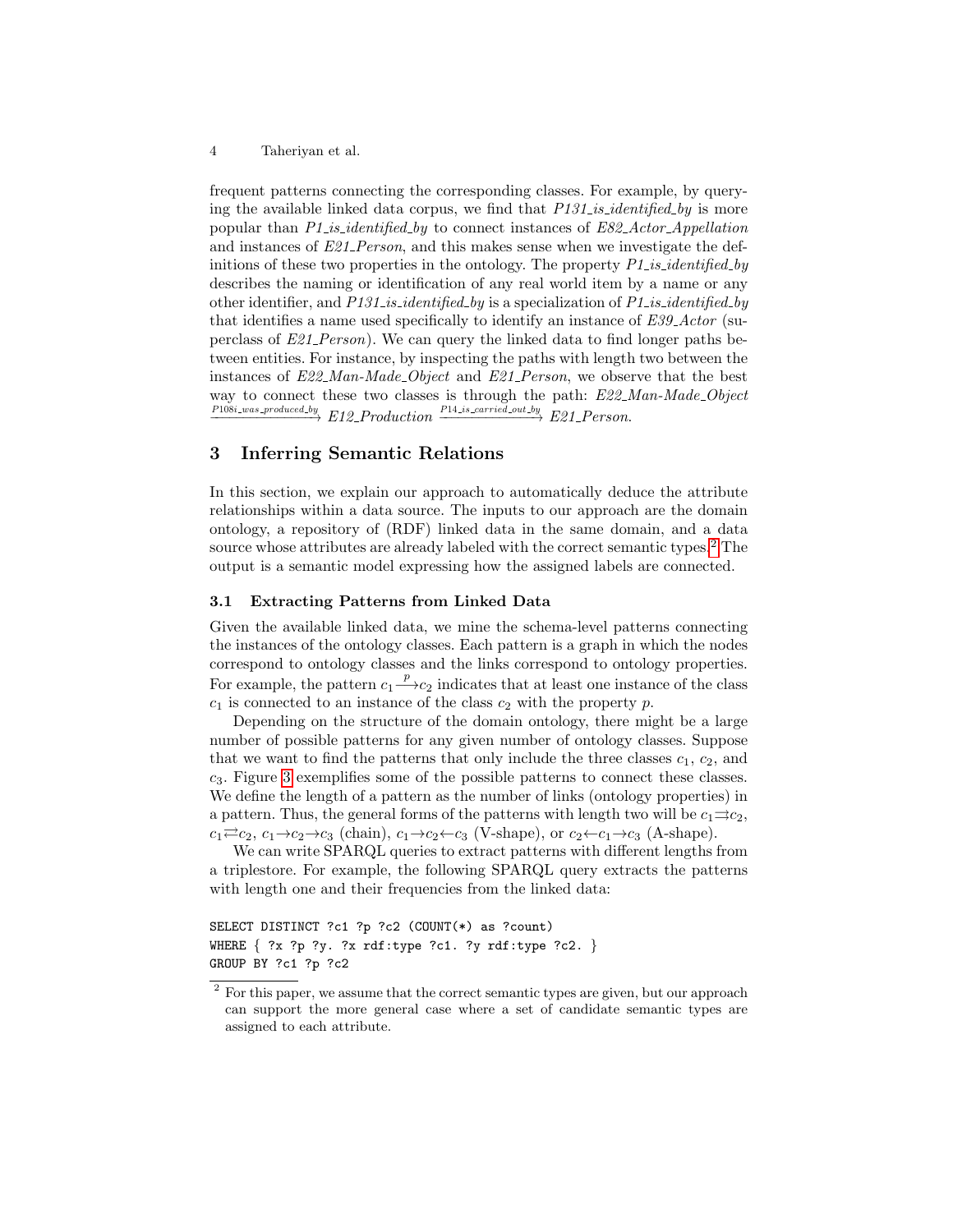<span id="page-4-0"></span>

Fig. 3: Sample structures of the patterns connecting the classes  $c_1$ ,  $c_2$ , and  $c_3$ .

Pattern mining is a preprocessing step in our approach and can be done offline. Yet, using SPARQL queries to extract long patterns from a large number of triples is not efficient. For example, having a Virtuoso repository containing more than three million triples on a Linux machine with a 2.4 GHz Intel Core CPU and 16GB of RAM, the response time to the query to extract V-shape patterns of length two was roughly 1 hour. We were only able to collect a few forms of the patterns with length three, four, and five in a 5-hour timeout. The problem is that the SPARQL queries to extract long patterns include many joins and there is no binding between the variables in the queries and the classes and properties in the ontology. Therefore, we adopt a different approach to extract patterns of length two or more.

Algorithm [1](#page-5-0) shows our method to find patterns from a triplestore. This is a recursive algorithm that incrementally generates longer patterns by joining shorter patterns with patterns of length one. The intuition is that we enumerate the candidate patterns and create SPARQL queries whose variables are bound to ontology classes and properties rather than writing a join-heavy query with unbound variables. This technique allows us to exploit the indexes created by triplestore over subjects, predicates, objects, and different combinations of them.

First, we use the SPARQL query shown above to retrieve all the patterns of length one from the linked data. Then, we construct candidate patterns of length two by joining patterns of length one with themselves (join on the shared ontology class). For example, the pattern  $c1 \xrightarrow{p_1} c_2$  can be joined with  $c_1 \xrightarrow{p_2} c_3$ on  $c_1$  to construct a pattern of length two:  $c_2 \xleftarrow{p_1} c_1 \xrightarrow{p_2} c_3$ . For each candidate pattern, we query the linked data to see whether an instance of such pattern exists in the data. Once we find the patterns of length two that occur in the linked data, we join them with patterns of length one and check the occurrence of the newly formed patterns (length three) in the triplestore. We can repeat the same process to retrieve longer patterns. To prevent generating duplicate patterns, we perform some optimizations in the code that are not shown in Algorithm [1.](#page-5-0) Using this algorithm, we could extract all patterns of length 1, 2, 3, and 4 from the same triplestore in only 10 minutes, and all patterns of length 5 in less than one hour.

### 3.2 Merging Linked Data Patterns into a Graph

Once we extract the patterns from the linked data (LD patterns), we combine them into a graph  $G$  that will be used to infer the semantic relations. Building the graph has three parts: (1) adding the LD patterns, (2) adding the semantic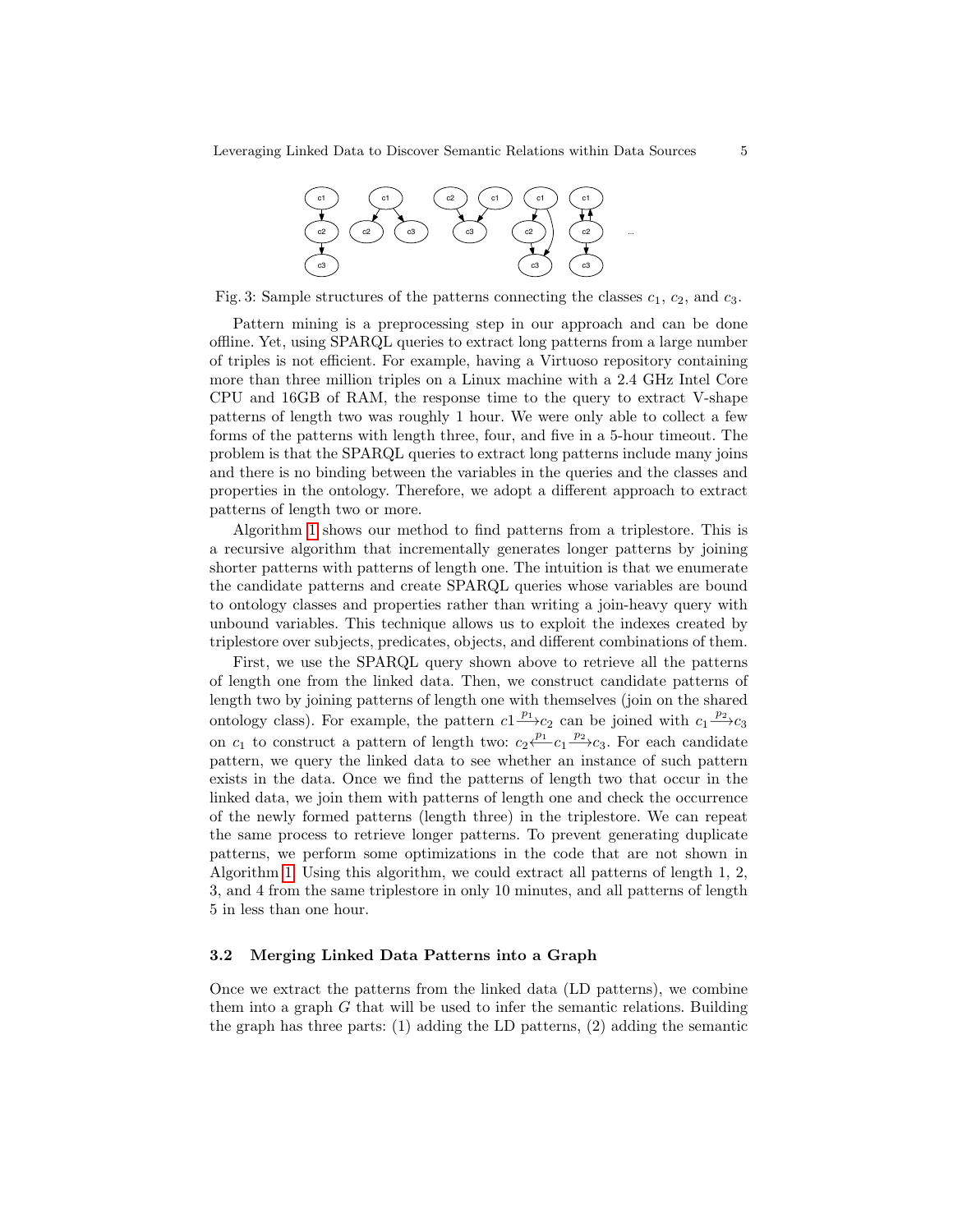<span id="page-5-0"></span>Algorithm 1 Extract LD Patterns

Input: LD (the linked data repository), k (maximum length of patterns) Output: A set of LD patterns 1:  $P_1 \xleftarrow{\leftarrow}$  extract patterns of length one from LD<br>2:  $P \leftarrow P_1, i \leftarrow 1$ <br>3: while  $i < k$  do 4: for each pattern  $p_i \in P_i$  do<br>5: for each ontology class c in  $p_i$  do<br>6:  $P_{1,c} \leftarrow$  all the patterns in  $P_1$  that include c 7: for each pattern  $p_{1,c} \in P_{1,c}$  do<br>8:  $p_{join} \leftarrow \text{construct a pattern}$ 8:  $p_{join} \leftarrow \text{construct a pattern by joining } p_i \text{ and } p_{1,c} \text{ on node } c$ <br>9: if  $p_{join} \text{ exists in LD then}$ 9: **if**  $p_{join}$  exists in LD **then**<br>10:  $P_{i+1} \leftarrow P_{i+1} \cup p_{join}$ 10:  $P_{i+1} \leftarrow P_{i+1} \cup p_{join}$ <br>11: end if 11: end if<br>12: end for 12: end for 13: end for 14: end for<br>15:  $P \leftarrow P \cup$  $P \leftarrow P \cup P_{i+1}, i \leftarrow i+1$ 16: end while return P

### <span id="page-5-1"></span>Algorithm 2 Construct Graph G

Input: LD Patterns, Semantic Types, Domain Ontology Output: Graph G  $\triangleright$  Add LD patterns 1: sort the patterns descending based on their length 2: exclude the patterns contained in longer patterns 3: merge the nodes and links of the remaining patterns into G . Add Semantic Types 4: for each semantic type  $\langle class\_uri, property\_uri \rangle$  do 5: add the class to the graph if it does not exist in G 6: end for . Add Ontology Paths 7: **for** each pair of classes  $c_i$  and  $c_j$  in G **do** 8: find the directed and inherited propert find the directed and inherited properties between  $c_i$  and  $c_j$  in the ontology 9: add the properties that do not exist in  $G$ 10: end for return G

labels assigned to the source attributes, and (3) expanding the graph with the paths inferred from the ontology.

The graph G is a weighted directed graph in which nodes correspond to ontology classes and links correspond to ontology properties. The algorithm to construct the graph is straightforward (Algorithm [2\)](#page-5-1). First, we add the LD patterns to G. We start from the longer patterns and merge the nodes and links of patterns into G if they are not subgraphs of the patterns already added to the graph (lines 1-3). Next, we add the semantic types of the target source for which we want to learn the semantic model (lines 4-6). As we mentioned before, we assume that the source attributes have already been labeled with semantic types. Each semantic type is a pair consisting of a domain class and one of its data properties  $\langle class\_uri, property\_uri \rangle$ . If G does not contains any node with the label *class\_uri*, we add a new node to  $G$  and label it with *class\_uri*. The final step in building the graph is to find the paths in the ontology that relate the current classes in  $G$ . The goal is to connect class nodes of  $G$  using the direct paths or the paths inferred through the subclass hierarchy in the ontology.

The links in  $G$  are weighted. We adopt a subtle approach to assign weights to the links. There are two types of links; the links that are added from the LD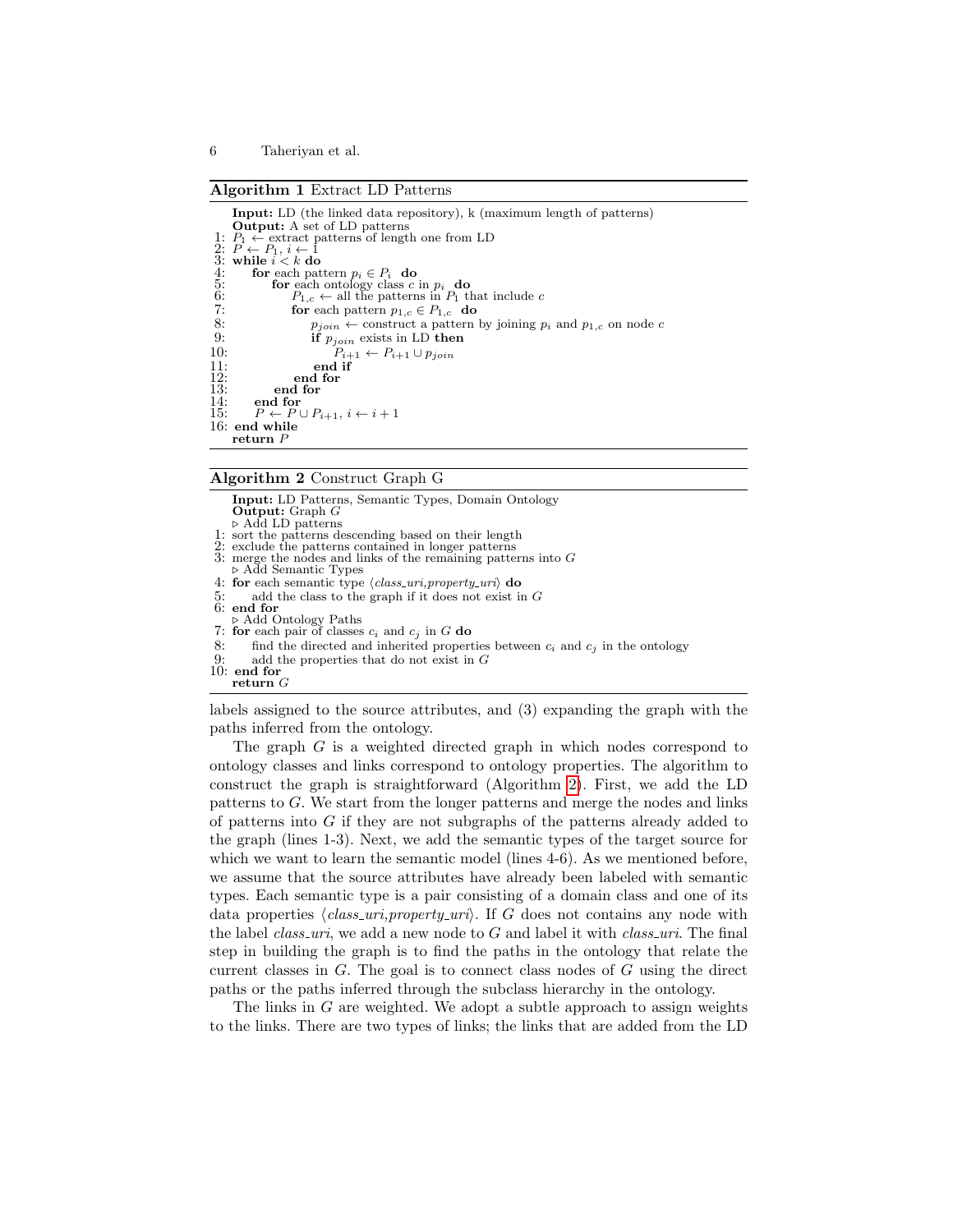<span id="page-6-0"></span>Table 1: The sample patterns extracted from the linked data. Each pattern is a set of  $(c_1, p, c_2)$  triples where  $c_1$  and  $c_2$  are ontology classes and p is an ontology property. The second and third columns are the length and frequency of patterns (only the frequency of the patterns with length one matters in our algorithm).

| id             | pattern                                                                                                                         |                | len freq |
|----------------|---------------------------------------------------------------------------------------------------------------------------------|----------------|----------|
| m <sub>1</sub> | $(E21\text{.}Person, P98i\text{.}was\text{.}born, E67\text{.} Birth),$                                                          | $\overline{2}$ |          |
|                | $E67\_Birth.P4\_has\_time-span.E52\_Time-Span)$                                                                                 |                |          |
| m <sub>2</sub> | $(E22_Man-Made\_Object, P108i_was\_produced_by, E12_Production),$                                                               | 2              |          |
|                | $E12\_Production$ , $P4$ <sub>-has-time-span</sub> , $E52$ <sub>-</sub> Time-Span)                                              |                |          |
| m <sub>3</sub> | $(E22\_Man-Made\_Object, P14\_carried\_out\_by, E39\_Action),$                                                                  | $\overline{2}$ |          |
|                | $E39 \text{ -} Actor, P131 \text{ -} is \text{ -} identified \text{ -} by \text{ -} E82 \text{ -} Actor \text{ -} Appellation)$ |                |          |
| m <sub>4</sub> | E21_Person, P131_is_identified_by, E82_Actor_Appellation)                                                                       | 1              | 12       |
| m <sub>5</sub> | $E22_Man-Made\_Object, P108i_was\_produced_by, E12_Production)$                                                                 | 1              | 8        |
| m <sub>6</sub> | $(E12\_Production, P4\_has\_time\text{-}span, E52\_Time\text{-}Span)$                                                           | 1              | 3        |
| m <sub>7</sub> | $E22\_Man-Made\_Object, P14\_carried\_out_by, E39\_Action)$                                                                     | 1              | 10       |
| m <sub>8</sub> | $ES9 \text{ -} Actor, P131 \text{ -} is \text{ -} identified \text{ -} by, E82 \text{ -} Actor \text{ -} Appendix on)$          | 1              | 20       |
| m <sub>9</sub> | $(E21\text{.}Person, P98i\text{.}was\text{.}born, E67\text{.} Birth)$                                                           | 1              | 5        |
| $m_{10}$       | $(E67\_Birth.P4\_has\_time-span.E52\_Time-Span)$                                                                                | 1              | 5        |

patterns, and the links that do not exist in any pattern and are inferred from the ontology. The weight of the links in the former group has an inverse relation with the frequency of the links. If the number of instances for the pattern  $c_1 \stackrel{p}{\to} c_2$  in the linked data is  $x$  and the total number of instances of patterns with length one is n, the weight of the link p from  $c_1$  to  $c_2$  in G is computed as  $1 - x/n$ . Since we are generating minimum-cost models in the next section, this weighting strategy gives more priority to the links occurring more frequently in the linked data. For the links in the second category, the ones added from the ontology, we assign a much higher weight comparing to the links in the LD patterns. The intuition is that the links used by other people to model the data in a domain are more likely to represent the semantics of a given source in the same domain. One reasonable value for the weight of the links added from the ontology is the total number of object properties in the ontology. This value ensures that even a long pattern costs less than a single link that does not exist in any pattern.

The other important feature of the links in the graph is their tags. We assign an identifier to each pattern added to the graph and annotate the links with the identifiers of the supporting patterns. Suppose that we are adding two patterns  $m_1: c_1 \stackrel{p_1}{\rightarrow} c_2 \stackrel{p_2}{\rightarrow} c_3$  and  $m_2: c_1 \stackrel{p_1}{\rightarrow} c_2 \stackrel{p_3}{\rightarrow} c_4$  to G. The link  $p_1$  from  $c_1$  to  $c_2$  will be tagged with  $\{m_1, m_2\}$ , the link  $p_2$  from  $c_2$  to  $c_3$  will have only  $\{m_1\}$  as its tag set, and the link  $p_3$  from  $c_2$  to  $c_4$  will be tagged with  $\{m_2\}$ . We use the link tags later to prioritize the models containing larger segments from the LD patterns.

We provide an example to help the reader to understand our algorithm for creating the graph. Suppose that we are trying to infer a semantic model for the source s in Figure [1](#page-1-1) and we only extract the patterns with length one and two from the available linked data. Table [1](#page-6-0) lists the extracted LD patterns. Figure [4](#page-7-0) shows the graph constructed using Algorithm [2.](#page-5-1) The black links are the links added from the LD patterns. The weight of these links is calculated as  $1-(link frequency)/(sum of frequencies)$ . For example, the weight of the link P98i was born from E21 Person to E67 Birth is  $1 - 5/63 = 0.92$  (total number of instances of the patterns with length one is 63). The black links are also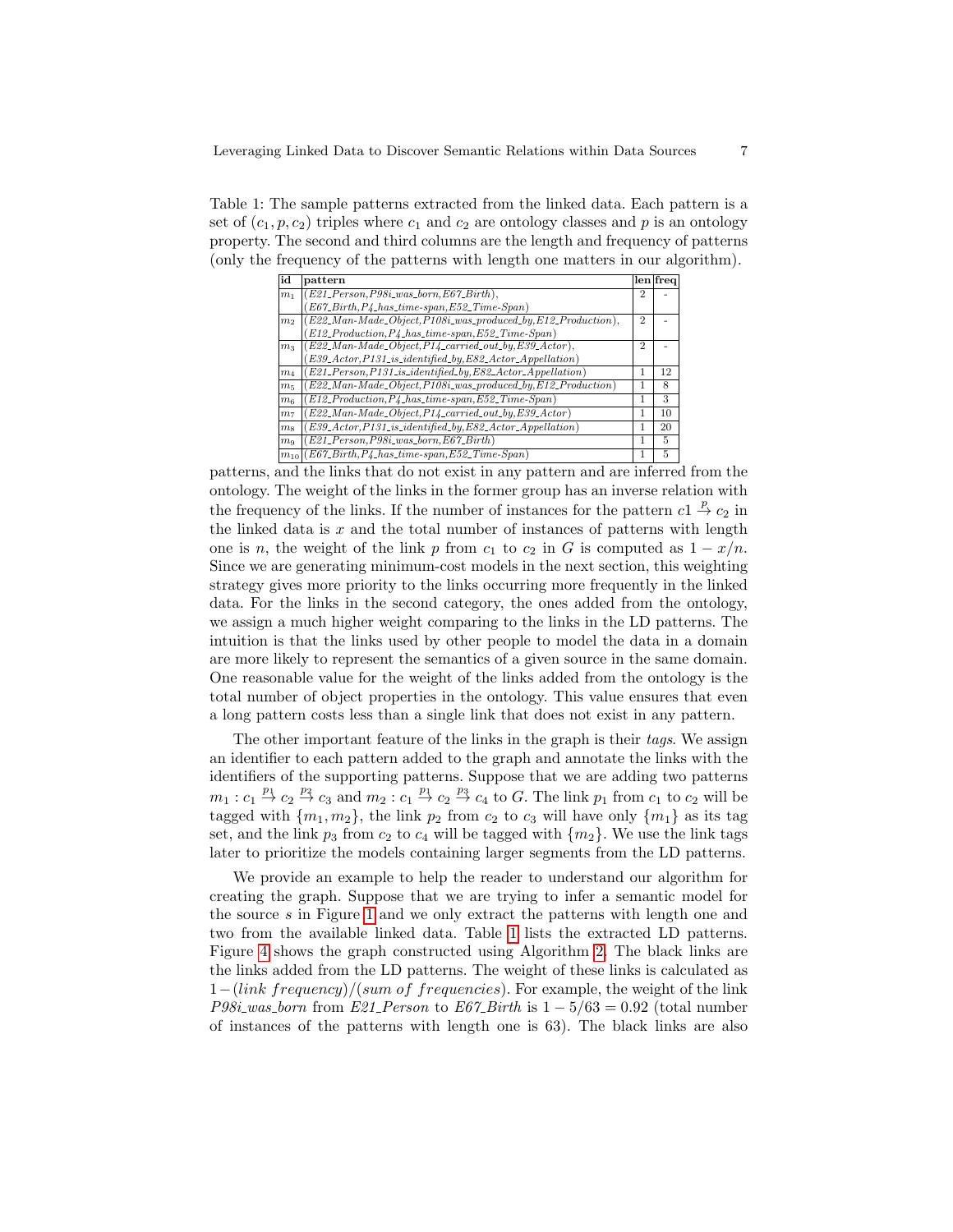<span id="page-7-0"></span>

Fig. 4: The graph constructed from the patterns in Table [1,](#page-6-0) the semantic types of the source s, and an example subset of the CIDOC-CRM ontology.

tagged with the identifier of the patterns they originate from. For instance, the link  $P98i_was\_born$  is tagged with  $m_1$  because the pattern  $m_1$  contains this link. Note that only the patterns  $m_1, m_2, m_3$ , and  $m_4$  are added to the graph and the rest of the patterns are ignored by the algorithm. This is because the patterns  $m_5$ ,  $m_6, m_7, m_8, m_9$ , and  $m_{10}$  are subgraphs of the longer patterns that are already added to the graph (line 2 in Algorithm [2\)](#page-5-1). The blue node  $E53\_Title$  does not exist in any pattern, however, it is added to the graph since the semantic type of the column title in the source s,  $\langle E53 \text{--} Title, label \rangle$ , contains  $E53 \text{--} Title$  (line 5 in Algorithm [2\)](#page-5-1). The red links are the links that do not exist in the LD patterns but are inferred from the ontology. For example, the red link  $P14 \text{-}carried\_out\_by$  is added because  $E21$ -Person is a subclass of the class  $E39$ -Actor, which is in turn the range of the object property  $P14$ -carried out by. We assign a high weight to the red links, e.g., the total number of object properties in the ontology (in this example, assume that the ontology consists of 100 object properties).

## 3.3 Generating and Ranking Semantic Models

The final part of our approach is to compute the semantic model of the source s from the graph. First, we map the semantic types of s to the nodes of the graph. In our example, the semantic types are  $\langle E53 \rangle$  Title, label,  $\langle E52 \rangle$  Time- $Span,PS2_at\_some_time\_within\rangle$ , and  $\langle ES2\_Action\_Application, label\rangle$ , and they will be mapped to the nodes E53\_Title, E52\_Time-Span, and E82\_Actor\_Appellation of the graph in Figure [4.](#page-7-0) Then, we compute the top  $k$  trees connecting the mapped nodes based on two metrics: *cost* and *coherence*. Cost of a tree is the sum of the link weights. Because the weights of the links have an inverse relation with their popularity, computing the minimum-cost tree results in selecting more frequent links. However, selecting more popular links does not always yield the correct semantic model. The coherence of a model is another important factor that we need to consider. Coherence in this context means the ratio of the links in a computed tree that belong to the same LD pattern. The coherence metric gives priority to the models that contain longer patterns. For example, a model that includes one pattern with length 3 will be ranked higher than a model including two patterns with length 2, and the latter in turn will be preferred over a model with only one pattern with length 2. Our algorithm prefers the coherence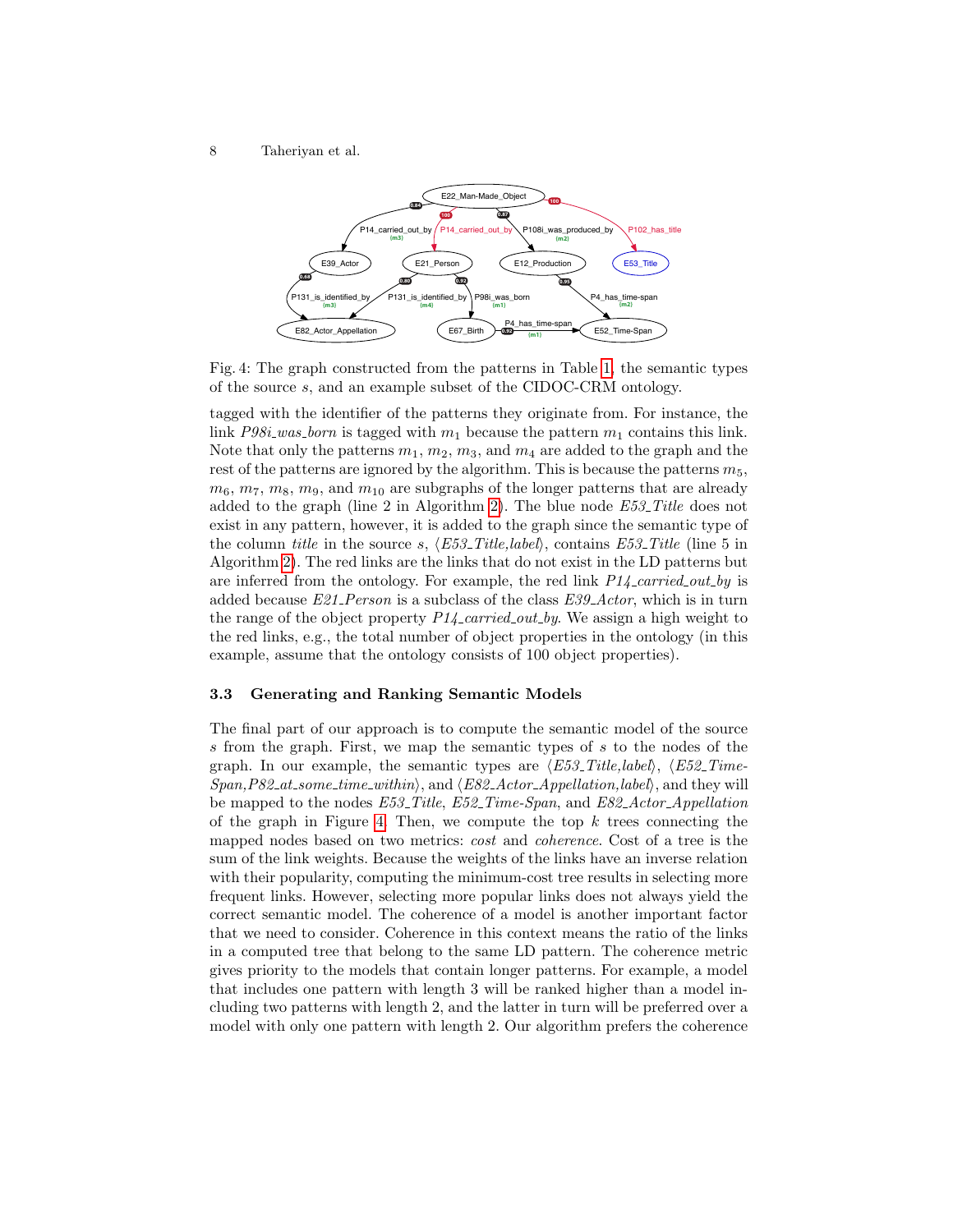over the cost in choosing the best model. If two models are equivalent as far as coherence, the model with the lowest cost will be ranked higher.

The algorithm that finds the top  $k$  trees is a customized version of the BANKS algorithms [\[1\]](#page-15-11). The BANKS algorithm computes the top  $k$  minimumcost trees that span a subset of the nodes in a graph (the nodes that the semantic types are mapped to). It creates one iterator for each of the nodes corresponding to the semantic types, and then the iterators follow the incoming links to reach a common ancestor. The BANKS algorithm uses the iterator's distance to its starting point to decide which link should be followed next. To incorporate the coherence into the algorithm, we use a heuristic that prefers the links that are parts of the same pattern even if they have higher weights. In our example, the algorithm creates three iterators, one starting from the node  $E53\_Title$ , one from E52 Time-Span, and one from E82 Actor Appellation. Each iterator has a queue consisting of the candidate links to traverse. At each step, the algorithm chooses a link and adds the incoming links of the source node of the selected link to the queue of the corresponding iterator. At the beginning, the candidates are:

- $e_2$  (itr 2): (E67\_Birth,  $P_4$ \_has\_time-span, E52\_Time-Span), distance = 0.92
- $e_3$  (itr 2): (E12\_Production, P4\_has\_time-span, E52\_Time-Span), distance = 0.95
- $e_4$  (itr 3): (E21\_Person, P131\_is\_identified\_by, E21\_Actor\_Appellation), distance = 0.80
- $e_5$  (itr 3): (E39\_Actor,P131\_is\_identified\_by,E21\_Actor\_Appellation), distance = 0.68

The algorithm pulls  $e_5$  from the queue of the third iterator because  $e_5$  is the lowest-cost link in the candidates. Then, it inserts the incoming links of the source node of  $e_5$  (*E39\_Actor*) to the queue:

 $e_6$  (itr 3): (E22\_Man-Made\_Object, P14\_carried\_out\_by, E39\_Actor), distance = 1.52

Now the candidate links to traverse are  $e_1, e_2, e_3, e_4$ , and  $e_6$ . Although the distance of  $e_4$  to the starting point is less than other links, our algorithm prefers  $e_6$ . This is because  $e_6$  is part of the pattern  $m_3$  which includes the previously traversed link  $e_5$ . Considering the coherence in traversing the graph forces the algorithm to converge to models that include larger segments from the patterns.

Once we compute top k trees, we rank them first based on their coherence and then their cost. The model in Figure [5](#page-9-0) shows the top semantic model computed by our algorithm for the source s. Our algorithm ranks this model higher than a model that has E21\_Person instead of E39\_Actor, because the model in Figure [5](#page-9-0) is more coherent and has lower cost (the weight of the link  $P14$ -carried out by from E22\_Man-Made\_Object to E21\_Person is 100, while the link with the same label from  $E22_M$ an-Made Object to  $E39_A$  Actor has a weight of 0.84).

It is important to note that the trees containing longer patterns are not necessarily more coherent. Suppose that a source has two semantic labels A and B, and there are only two LD patterns:  $p_1 = \{(A, e_1, B)\}\$  and  $p_2 = \{(A, e_2, B)(B, e_3, C)\}\$ . After constructing the graph, we compute top  $k$  trees based on both coherence and cost. The candidate trees are  $T_1 = \{(A, e_1, B)\}, T_2 = \{(A, e_2, B)\},$  $T_3 = \{(A, e2, B)(B, e3, C)\}, \text{ and } T_4 = \{(A, e1, B)(B, e3, C)\}.$  The trees  $T_1, T_2,$ and  $T_3$  have a coherence value equal to 1 (all the links belong to one pattern), while coherence of  $T_4$  is 0.5 (one link is from  $p_1$  and one link is from  $p_2$ ). Between  $T_1, T_2$ , and  $T_3$ , our algorithm ranks  $T_3$  third because it is longer (higher cost)

 $e_1$  (itr 1): (E22\_Man-Made\_Object,P102\_has\_title,E53\_title), distance = 100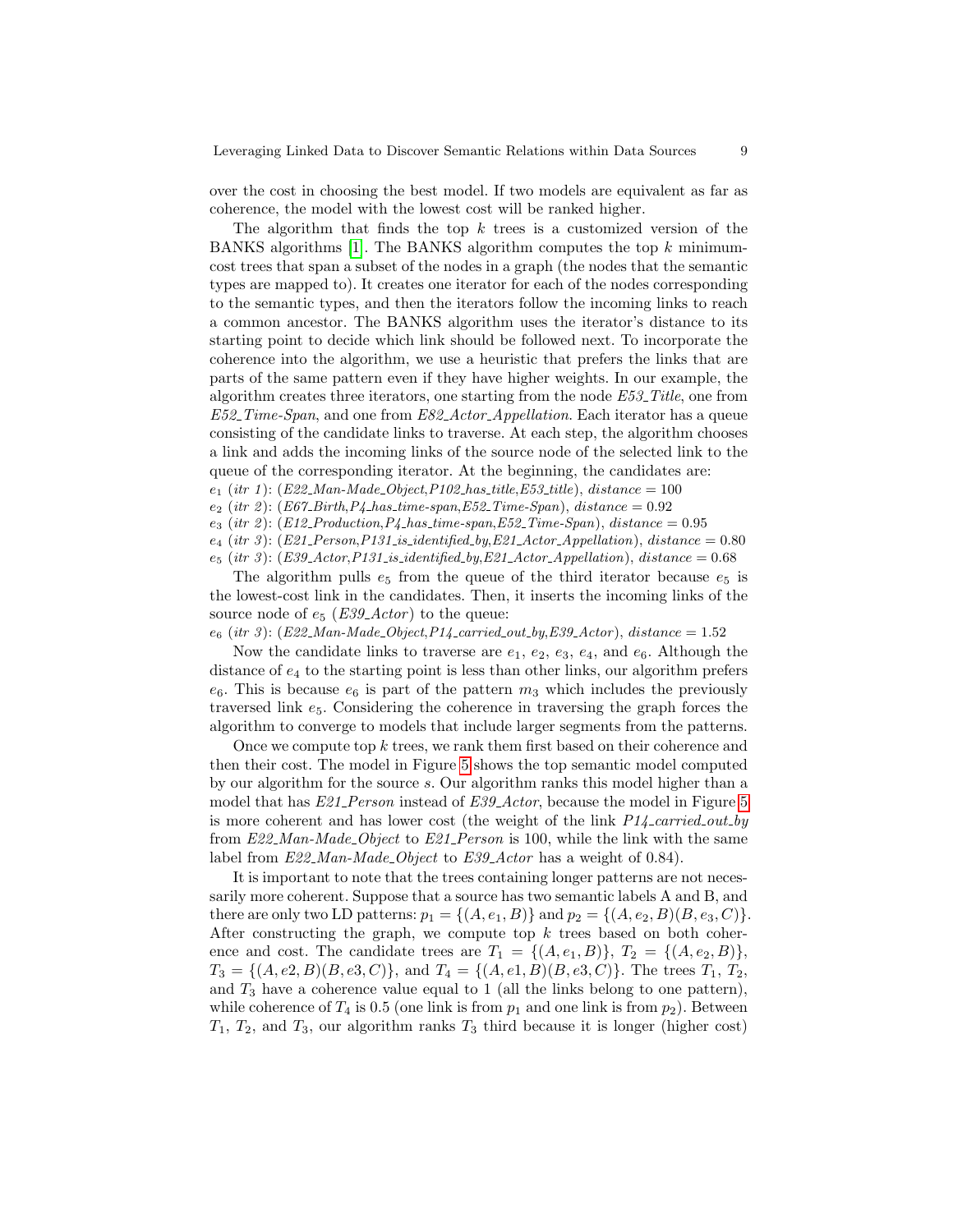<span id="page-9-0"></span>10 Taheriyan et al.



Fig. 5: The top semantic model computed for the source s.

and ranks  $T_1$  and  $T_2$  as the top two trees (based on the frequency of  $e_1$  and  $e_2$  in the linked data). Thus, the algorithm does not always prefer the longer patterns.

## 4 Evaluation

To evaluate our approach, we performed four experiments on different datasets, using different ontologies, and in different domains. The details of the experiments are as follows:

- Task 1: The dataset consists of 29 museum data sources in CSV, XML, or JSON format containing data from different art museums in the US. The domain ontology is CIDOC-CRM, and the background linked data is the RDF triples generated from all sources in the dataset except the target source (leave-one-out settings).
- Task 2: The dataset and the domain ontology are the same as the ones in Task 1, but we use the linked data published by Smithsonian American Art Museum[3](#page-9-1) as the background knowledge. This linked data repository contains more than 3 million triples mapping the artwork collection in Smithsonian museum to the CIDOC-CRM ontology.
- Task 3: The dataset is the same as the one in Task 1, but we use a different domain ontology,  $EDM<sup>4</sup>$  $EDM<sup>4</sup>$  $EDM<sup>4</sup>$ , which is much simpler and less structured than CIDOC-CRM. The goal is to evaluate how our approach performs with respect to different representations of knowledge in a domain. We use a leave-one-out setting is this task.
- Task 4: The dataset includes 15 data sources in a domain containing ads for weapons. The ontology is an extension of the schema.org ontology, and the experiment adopts a leave-one-out setting.

Table [2](#page-10-0) shows more details of the evaluation tasks. In each task, we applied our approach on the dataset to find the top 50 candidate semantic models for each source. We then ranked the candidate models and compared the first ranked models with the gold standard models created by an expert in the test domain. The datasets including the sources, the domain ontologies, and the gold standard models are available on GitHub.<sup>[5](#page-9-3)</sup> The source code of our approach is integrated into Karma which is available as open source.[6](#page-9-4)

<span id="page-9-1"></span> $^3$  <http://americanart.si.edu/collections/search/lod/about>

<span id="page-9-2"></span> $^4$  <http://pro.europeana.eu/page/edm-documentation>

<span id="page-9-3"></span><sup>5</sup> <https://github.com/taheriyan/iswc-2016>

<span id="page-9-4"></span> $^6$  <https://github.com/usc-isi-i2/Web-Karma> (directory: karma-research)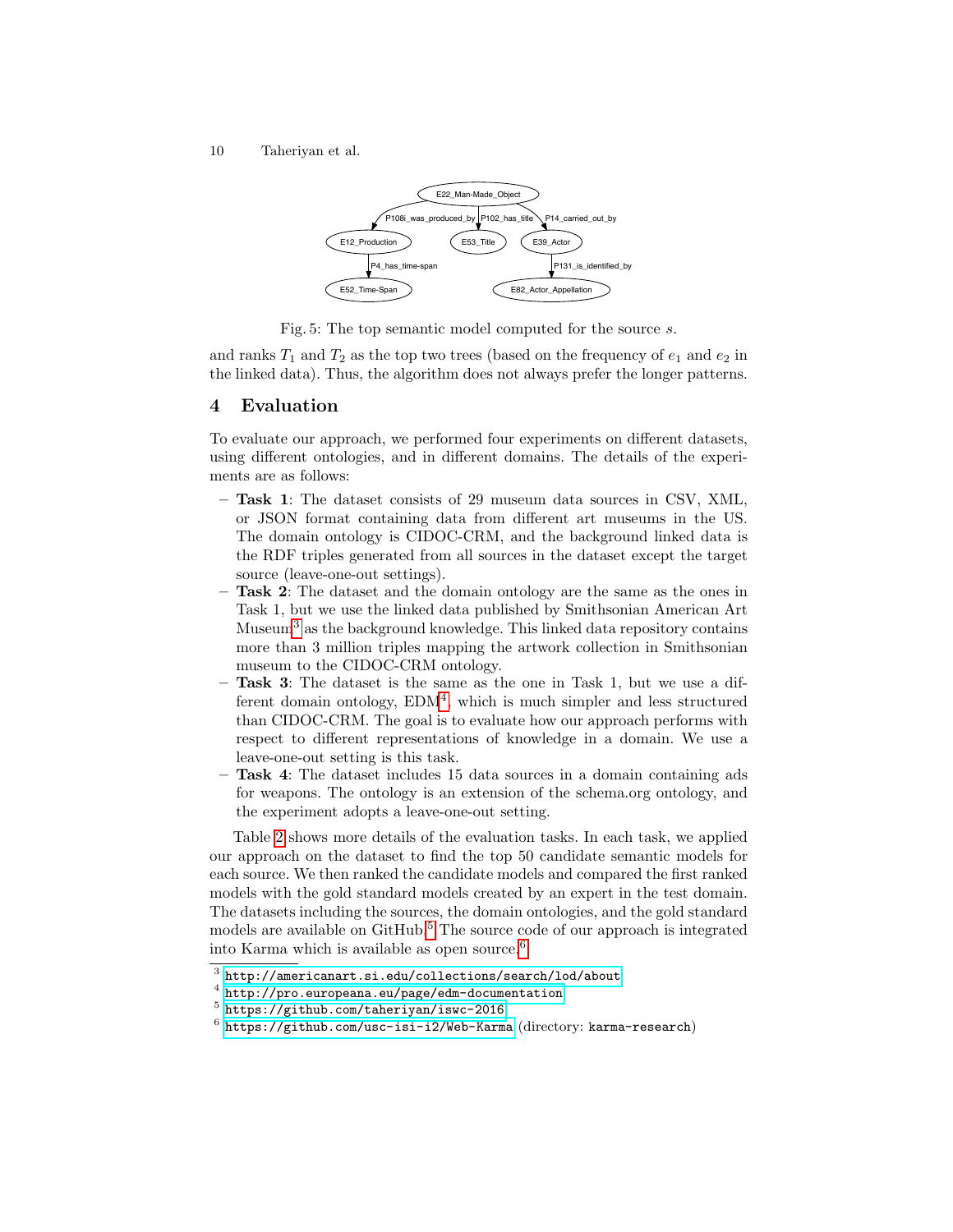<span id="page-10-0"></span>

|        |    | Dataset |     | Ontology                                                                                                | Ground Truth |                  |  |
|--------|----|---------|-----|---------------------------------------------------------------------------------------------------------|--------------|------------------|--|
|        |    |         |     | $\# \text{sources}$ $\# \text{attributes}$ $\# \text{classes}$ $\# \text{properties}$ $\# \text{nodes}$ |              | $\#\text{links}$ |  |
| Task 1 | 29 | 458     | 147 | 409                                                                                                     | 852          | 825              |  |
| Task 2 | 29 | 458     | 147 | 409                                                                                                     | 852          | 825              |  |
| Task 3 | 29 | 329     | 119 | 351                                                                                                     | 470          | 441              |  |
| Task 4 | 15 | 175     | 736 | 1081                                                                                                    | 261          | 246              |  |

Table 2: The evaluation tasks.

<span id="page-10-1"></span>

|                                 | Task 1 |      | Task 2                                                              |      | Task 3 |      | Task 4 |      |
|---------------------------------|--------|------|---------------------------------------------------------------------|------|--------|------|--------|------|
|                                 |        |      | precision recall precision recall precision recall precision recall |      |        |      |        |      |
| $\max$ length of patterns $= 0$ | 0.07   | 0.05 | 0.07                                                                | 0.05 | 0.01   | 0.01 | 0.03   | 0.02 |
| $\max$ length of patterns $= 1$ | 0.60   | 0.60 | 0.28                                                                | 0.29 | 0.85   | 0.78 | 0.84   | 0.79 |
| $\max$ length of patterns $= 2$ | 0.64   | 0.67 | 0.53                                                                | 0.58 | 0.81   | 0.81 | 0.83   | 0.79 |
| $\max$ length of patterns $= 3$ | 0.67   | 0.68 | 0.55                                                                | 0.60 | 0.84   | 0.83 | 0.86   | 0.81 |
| $\max$ length of patterns $= 4$ | 0.74   | 0.76 | 0.55                                                                | 0.60 | 0.83   | 0.82 | 0.86   | 0.82 |
| $\max$ length of patterns $= 5$ | 0.75   | 0.77 | 0.61                                                                | 0.67 | 0.83   | 0.82 | 0.86   | 0.82 |

Table 3: The evaluation results.

We assume that the correct semantic labels for the source attributes are known. The goal is to see how well our approach learns the relationships having the correct semantic types. For example, from the total of 825 links in the groundtruth models in Task 1, 458 of them correspond to data properties connecting the semantic types to the source attributes. Therefore, the 367 internal links are the semantic relations that we want to infer using our approach.

We measured the accuracy of the computed semantic models by comparing them with the gold standard models in terms of precision and recall. Assuming that the correct semantic model of the source  $s$  is  $sm$  and the semantic model learned by our approach is  $sm'$ , we define the precision and recall as:

$$
precision = \frac{rel(sm) \cap rel(sm')}{rel(sm')}, \quad recall = \frac{rel(sm) \cap rel(sm')}{rel(sm)}
$$

where  $rel(sm)$  is the set of triples  $(u, v, e)$  in which e is a link from the class node u to the class node v in the semantic model  $sm$ . Note that we do not consider the links from the classes to the source attributes since they are part of the semantic types that are given as input to our algorithm. Consider the semantic model of the source s in Figure [2,](#page-2-0)  $rel(sm)=\{ (E22_M-an-Made\_Object,$  $P108i_$  was produced by, E12 Production),  $\cdots$ . Assuming that the semantic model in Figure [5](#page-9-0) is what our algorithm infers for s, we will have  $precision = 3/5 = 0.6$ and  $recall = 3/5 = 0.6$ . Note that we are using a strict evaluation metric. The learned semantic model is not semantically wrong because  $E21$ -Person is a subclass of E39 Actor according to the CIDOC-CRM ontology. However, our formula treats both ( $E22_Man-Made-Object$ ,  $P14_{\text{-}}carried_{\text{-}}out_{\text{-}}by$ ,  $E39_{\text{-}}Actor$ ) and (E39 Actor, P131 is identified by, E82 Actor Appellation) as incorrect links.

Table [3](#page-10-1) shows the average precision and recall for all sources in the evaluation tasks for different maximum lengths of LD patterns (the input parameter  $k$  in Algorithm [1\)](#page-5-0). The maximum length 0 means that we did not incorporate the LD patterns and only used the domain ontology to build a graph on top of the semantic labels. An interesting observation is that when we do not use the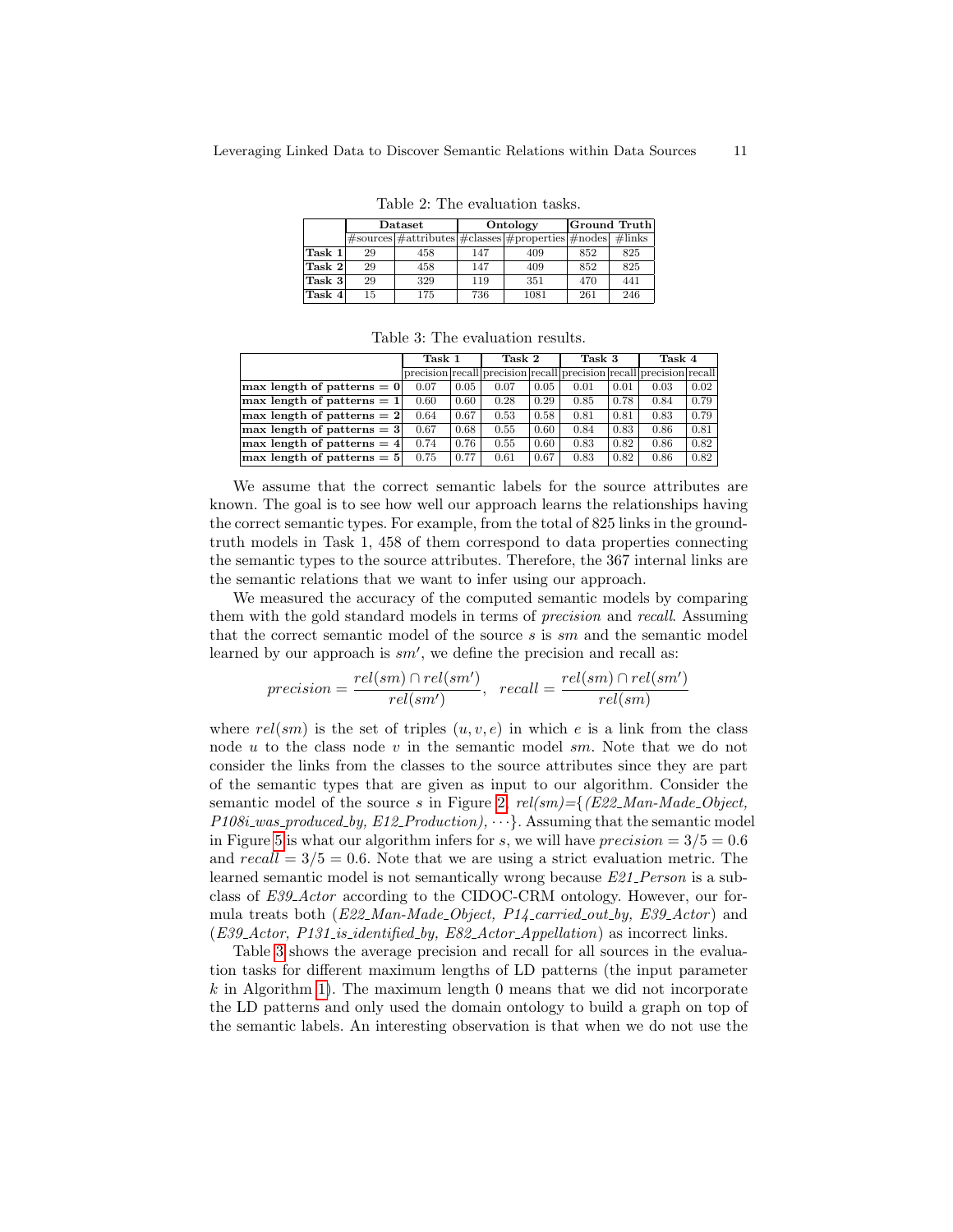LD patterns, the precision and recall are close to zero. This low accuracy comes from the fact that in most of the gold standard models, the attributes are not directly connected and there are multiple paths between each pair of classes in the ontology (and thus in our graph), and without additional information we cannot resolve the ambiguity. Leveraging LD patterns as background knowledge yields a remarkable improvement in both precision and recall compared to the case in which we only consider the domain ontology. Since we are using the pattern frequencies in assigning the weights to the links of the graph, using patterns of length one means that we are only taking into account the popularity of the links in computing the semantic models. Leveraging longer patterns improves both precision and recall. This means that considering coherence in addition to the link popularity empowers our approach to derive more accurate models.

As we can see in the table, the precision and recall in Task 2 are lower than Task 1 even though they have the same dataset and ontology. The reason is that Task 2 employs the triples from the Smithsonian museum rather than the triples generated from other sources in the same dataset, and the overlap between these triples and the ground truth models is less than Task 1. The results in Task 3 are better than both Task 1 and Task 2 because the ground-truth models created using EDM are simpler and smaller than the models created using CIDOC-CRM (441 links vs. 825 links). Although CIDOC-CRM is well structured, the level of ambiguity in inferring the relations is more than simpler ontologies with a flat structure because there are many links (and paths) between each pair of classes (many properties are inherited through the class hierarchy). We achieve high precision and recall in Task 4. The ontology in this task is much larger than the ontologies in the other tasks (cf. Table [2\)](#page-10-0), however, the hierarchy level is less than the CIDOC-CRM ontology, and the models are also smaller. We believe that extracting longer patterns (length  $> 5$ ) will improve the results for Task 1 and Task 2 as many of the semantic models in these tasks include more than 5 internal links. However, as Table [3](#page-10-1) suggests, longer patterns do not contribute to the precision and recall for Task 3 and Task 4.

The results show that our method suggests semantic models with high precision and recall for large, real-world datasets even in complex domains. There are several reasons explaining why we did not achieve higher accuracy in Task 1 and Task 2. First and foremost, there were sources in the dataset whose semantic model contained structures that did not exist in any pattern. In other words, some sources did not have much overlap with other sources in the dataset. A simple example of this case is where the semantic model of a source includes an ontology class that does not have any instance in the linked data, and consequently, no LD pattern contains relations of that class. A second important reason is that in some cases, more than one pattern can be used to connect semantic labels. For example, many sources contain two columns labeled with the class E52 Time-Span. We have a pattern with length four in which one E52 Time-Span is connected to E12 Production and the other one is connected to E67\_Birth (or E69\_Death). We also have another pattern with length four in which one  $E52$ -Time-Span is connected to  $E67$ -Birth and the second one is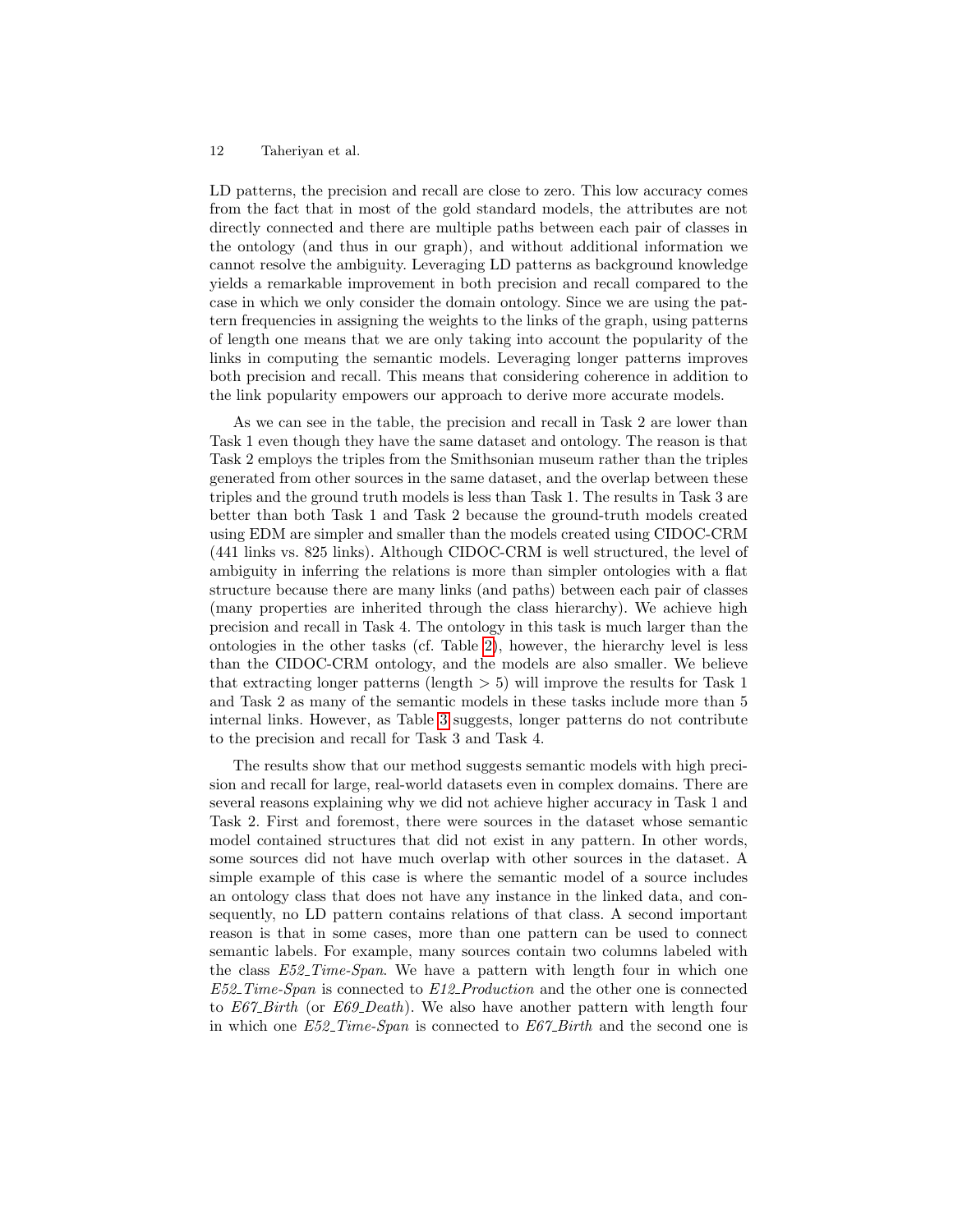linked to E69\_Death. In such situations, our algorithm may select the wrong pattern. Inspecting these cases convinced us that taking into account longer patterns will resolve the issue. For a few sources, the ground-truth semantic model was not a rooted tree, while our algorithm computes only tree candidate models. Therefore, we missed some of the links in our learned semantic models. Finally, our strict evaluation metric penalizes the precision and recall even though some of the learned models are not semantically wrong. For instance, the correct model of one source includes the link  $P138$  has representation from  $E22_M$ *an-Made\_Object* to  $E38_L$ *mage*. Our algorithm infers the inverse link P138i\_represents to connect these two classes because it is more frequently used in other models, and thus, it is more popular in the linked data. Our evaluation considers this link as an incorrect inference. Another example is the one we discussed earlier where our method suggests E39 Actor instead of E21 Person. We are exploring the possibility of defining a looser evaluation metric that provides more flexible interpretation of "correct" models. Our initial idea is to consider the subclass and subproperty definitions in the ontology. For example, we can give some credit if the algorithm infers a parent property of the one in the ground-truth model (instead of considering it completely wrong).

To compare the work in this paper with our previous approach that exploits the known semantic models [\[15\]](#page-15-7), we applied the previous approach on the same dataset in Task 1, which resulted in semantic models with 81% precision and 82% recall. The reason why the accuracy is lower in the current work is that we only used patterns of maximum length five in our experiment. On the other hand, our previous work exploits complete semantic models of previously modeled sources, which are more coherent than the small graph patterns we used in this work. Our work in this paper complements our previous work in more common and critical case where few, if any, known semantic models are available.

We ran our experiments on a single machine with a Mac OS X operating system and a 2.3 GHz Intel Core i7 CPU. The total time to extract all the patterns of length one, two, three, and four from our Virtuoso repository was less than 10 minutes, and it was approximately one hour for the patterns of length five. Then, we fed the extracted patterns to Algorithm [2.](#page-5-1) Let T be the time from combining LD patterns into a graph until generating and ranking candidate semantic models. The average value of T is different when we run the code with different maximum length for patterns. However, the average value of T never exceeds 5 seconds (for most of the sources, the actual value of T was less than a second).

# 5 Related Work

There have been many studies to automatically describe the semantics of data sources as a mapping from the source to an ontology. Since the focus of our work is on inferring the semantic relations, we compare our work with the ones that pay attention to inferring semantic relationship and not only semantic labeling.

Limaye et al. [\[7\]](#page-15-12) use the YAGO ontology to annotate web tables and generate binary relationships using machine learning approaches. Venetis et al. [\[17\]](#page-15-4)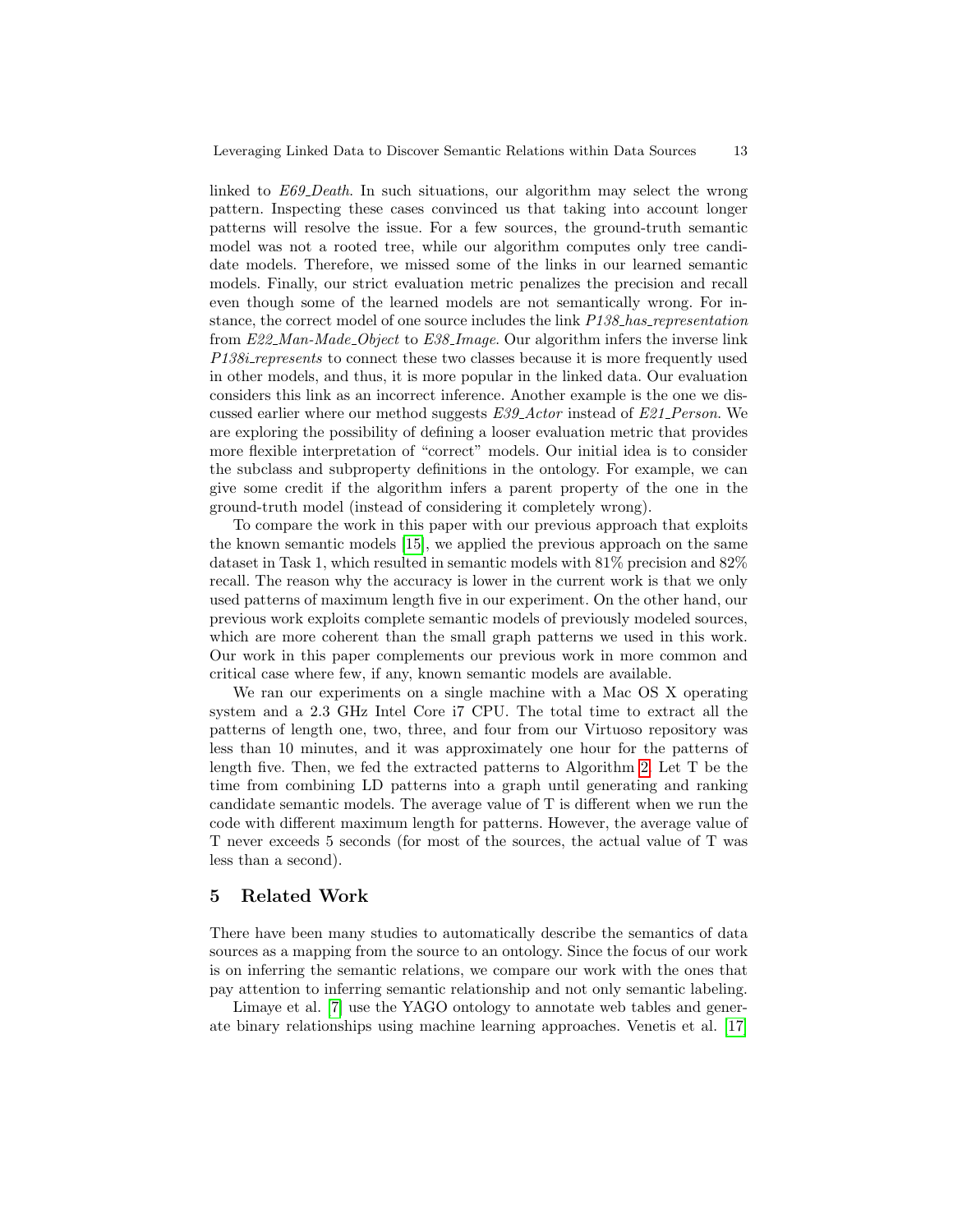present a scalable approach to describe the semantics of tables on the Web. To recover the semantics of tables, they leverage a database of class labels and relationships automatically extracted from the Web. They attach a class label to a column if a sufficient number of the values in the column are identified with that label in the database of class labels, and analogously for binary relationships. Although these approaches are very useful in publishing semantic data from tables, they are limited in learning the semantics of sources as a united model. Both of these approaches only infer individual binary relationships between pairs of columns. They are not able to find the link between two columns if no relation is directly instantiated between the values of those columns. Our approach can connect one column to another one through a path in the ontology.

Carman and Knoblock [\[2\]](#page-15-13) use known source descriptions to learn a semantic description that describes the relationship between the inputs and outputs of a source. However, their approach is limited in that it can only learn sources whose models are subsumed by the models of known sources. That is, the description of a new source is a conjunctive combination of known source descriptions.

Our work is closely related to other work leveraging the Linked Open Data (LOD) cloud to capture the semantics of sources. Mulwad et al. [\[8\]](#page-15-14) use Wikitology [\[14\]](#page-15-15), an ontology which combines some existing manually built knowledge systems such as DBpedia and Freebase, to link cells in a table to Wikipedia entities. They query the background LOD to generate initial lists of candidate classes for column headers and cell values and candidate properties for relations between columns. Then, they use a probabilistic graphical model to find the correlation between the columns headers, cell values, and relation assignments. The quality of the semantic data generated by this category of work is highly dependent on how well the data can be linked to the entities in LOD. While for most popular named entities there are good matches in LOD, many tables contain domain-specific information or numeric values (e.g., temperature and age) that cannot be linked to LOD. Moreover, these approaches are only able to identify individual binary relationships between the columns of a table. However, an integrated and united semantic model is more than fragments of binary relationships between the columns. In a complete semantic model, the columns may be connected through a path including the nodes that do not correspond to any column in the table.

The most closely related work to ours is the recent work by Schaible et al. [\[13\]](#page-15-16). They extract schema-level patterns (SLPs) from LOD and generate a ranked list of vocabulary terms for reuse in modeling tasks. The main difference between their work and our method is the complexity of the patterns. SLPs are  $(sts, ps, ots)$  triples where sts and ots are sets of RDF types and ps is a set of RDF properties. For example, the SLP ({Person,Player},{knows},{Person,Coach}) indicates that some instances of *Person* ∩ *Player* are connected to some instances of Person  $\cap$  Coach via the property knows. In our approach, we mine graph patterns that are more complex than SLPs allowing us to automatically compose a complete semantic model for a target source rather than presenting recommendations in an interactive mapping task.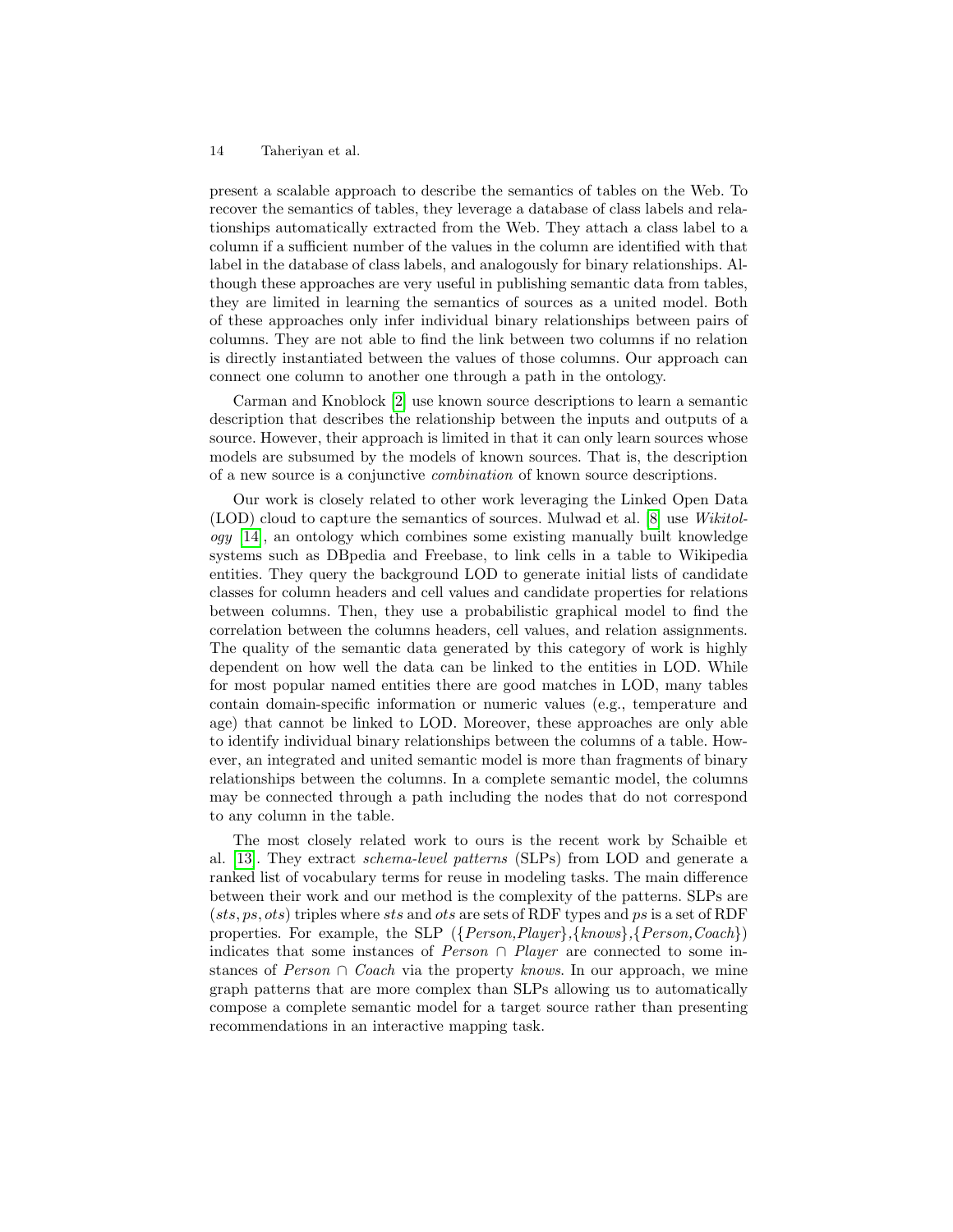# 6 Discussion

We presented a novel approach to infer semantic relations within structured sources. Understanding how the source attributes are related is an essential part of building a precise semantic model for a source. Such models are the key ingredients to automatically integrate heterogeneous data sources. They also automate the process of publishing semantic data on the Web. The core idea of our work is to exploit the small graph patterns occurring in the Linked Open Data to hypothesize attribute relationships within a data source.

Manually constructing semantic models, in addition to being time-consuming and error-prone, requires a thorough understanding of the domain ontologies. Tools such as Karma can help users to model data sources through a graphical user interface. Yet, building the models in Karma without any automation requires significant user effort. Incorporating our method in source modeling tools enables them to infer an initial semantic model for the input source that can be transformed to the correct model with only a few user actions.

The evaluation shows that our approach infers the semantic relations with a high precision and recall for a dataset with very complex semantic models (on average 13.5 classes and 12.6 object properties per semantic model). We have shown that we gain higher precision and recall when we apply our method on data sources with simpler models. The results support the theory that more accurate models can be constructed when longer LD patterns are used. We observed that the structure of the patterns also affects the quality of the learned models. For example, using only the chain-shape patterns resulted in more precise models for some of the sources. One direction of our future work is to investigate the correlation between the shape of the LD patterns, the structure of the domain ontology, and the ground-truth semantic models. This can help us to incorporate certain types of patterns when mapping a data source to a domain ontology.

Our work plays a role in helping communities to produce consistent Linked Data so that sources containing the same type of data use the same classes and properties when published in RDF. Often, there are multiple correct ways to model the same type of data. A community is better served when all the data with the same semantics is modeled using the same classes and properties. Our work encourages consistency because our algorithms bias selection of classes and properties towards those used more frequently in existing data.

Acknowledgements. This research was supported in part by the National Science Foundation under Grant No. 1117913 and in part by Defense Advanced Research Projects Agency (DARPA) via AFRL contract numbers FA8750-14-C-0240 and FA8750-16-C-0045. The U.S. Government is authorized to reproduce and distribute reprints for Governmental purposes notwithstanding any copyright annotation thereon. The views and conclusions contained herein are those of the authors and should not be interpreted as necessarily representing the official policies or endorsements, either expressed or implied, of NSF, DARPA, AFRL, or the U.S. Government.